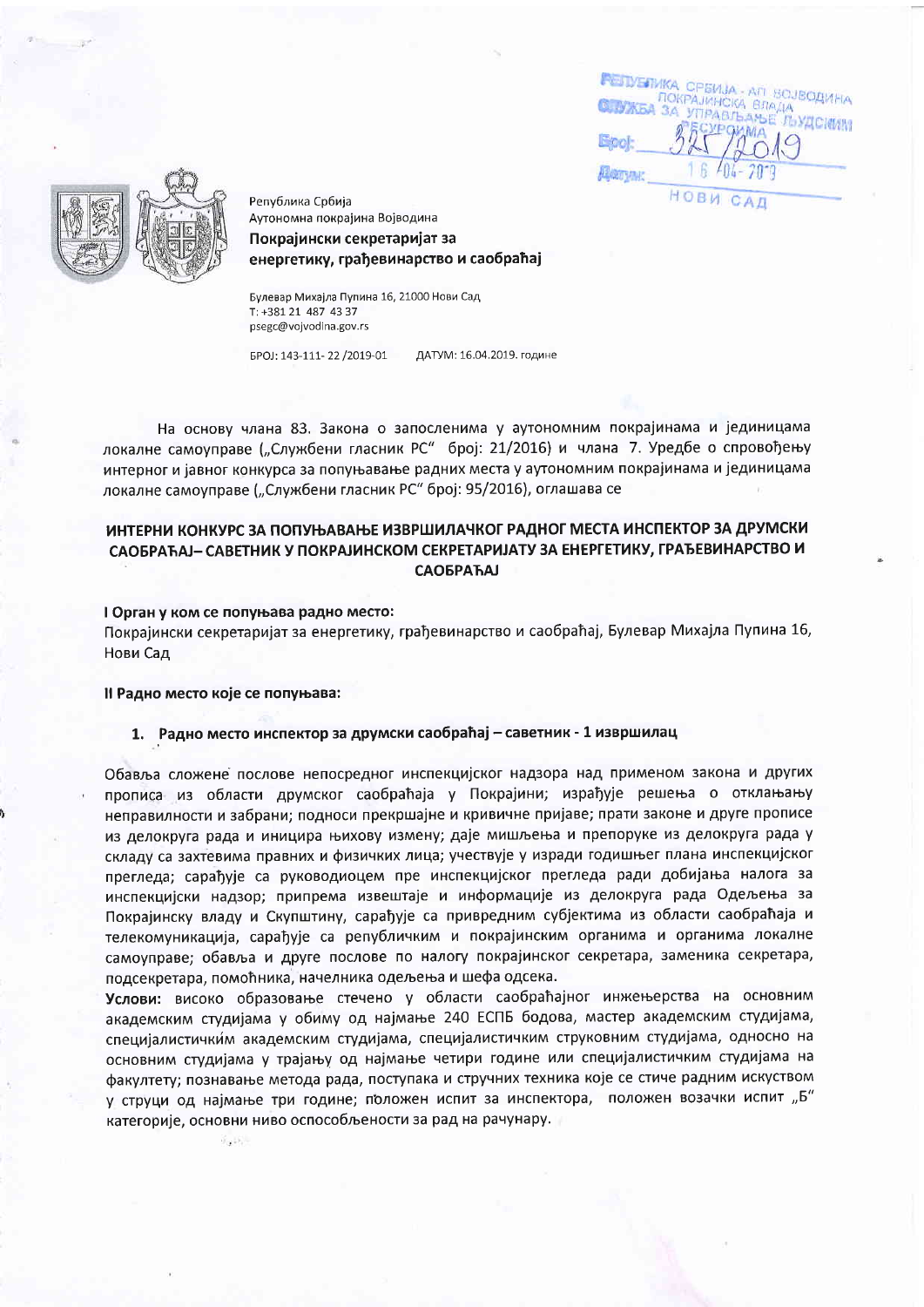Општи услови за рад у органима Аутономне покрајине Војводине: да је учесник интерног конкурса пунолетан држављанин Републике Србије; да има прописано образовање, да није правоснажно осуђиван на безусловну казну затвора од најмање шест месеци и да му раније није престајао радни однос у државном органу, односно органу аутономне покрајине и јединице локалне самоуправе, због теже повреде дужности из радног односа.

## III У изборном поступку проверавају се оспособљености, знања и вештина кандидата и то: У изборном поступку проверавају се:

-Познавање Закона о инспекцијском надзору ("Службени гласник РС", број 36/2015,44/2018др.закон и 95/2018), Закона о превозу путника у друмском саобраћају ("Службени гласник РС" број 68/2015, 41/2018, 44/2018-др.закон, 83/2018)-писмено; познавање Закон о превозу терета у друмском саобраћају ("Службени гласик РС" број 68/2015 и 41/2018)-писмено; познавање Закона о радном времену посаде возила у друмском превозу и тахографима ("Службени гласник РС" број 96/2015 и 95/2018)- писмено; познавање Закона о општем управном поступку ("Службени гласник РС" број 18/2016) - писмено; организација покрајинске управе - писмено и вештина комуникације - усмено.

-Познавање рада на рачунару- увидом у приложени доказ уколико кандидат поседује доказ о познавању рада на рачунару (уверење, сертификат, потврда и сл.), а уколико кандидат не поседује, провера познавања рада на рачунару извршиће се писменим путем;

IV Место рада: Нови Сад, Булевар Михајла Пупина 16.

V Рок за подношење пријаве на интерни конкурс: рок за подношење пријава је 8 дана и почиње да тече наредног дана од дана када је интерни конкурс оглашен на огласној табли у седишту аутономне покрајине, односно рок за подношење пријава почиње 18. априла 2019. године, а истиче 25. априла 2019. године.

VI Лице које је задужено за давање обавештења: Смиљка Бабић, телефон: 021/487 4198.

VII Датум оглашавања: 17. април 2019. године.

VIII Адреса на коју се подноси пријава: Покрајински секретаријат за енергетику, грађевинарство и саобраћај, Булевар Михајла Пупина 16, 21000 Нови Сад, са назнаком "за интерни конкурс за попуњавање радног места инспектора за друмски саобраћај - саветник - 1 извршилац".

#### IX Докази који се прилажу уз пријаву на интерни конкурс:

1. Потписана пријава са адресом становања, контакт телефоном, е mail адресом и потписаном изјавом у којој се учесник интерног конкурса опредељује да ли ће сам прибавити доказе о чињеницама о којима се води службена евиденција или ће то орган учинити уместо њега;

2. биографија са наводима о досадашњем радном искуству;

3. оригинал или оверена фотокопија уверења о држављанству, не старије од 6 месеци;

4. фотокопија личне карте односно испис очитане биометријске личне карте;

5. оригинал или оверена фотокопија уверења МУП-а да кандидат није осуђиван на безусловну казну затвора од најмање шест месеци, не старије од 6 месеци;

6. оригинал или оверена фотокопија дипломе којим се потврђује стручна спрема;

7. оригинал или оверена фотокопија уверења о положеном државном стручном испиту;

8. оригинал или оверена фотокопија уверења о положеном испиту за инспектора;

9. оригинал или оверена фотокопија уверења о познавању рада на рачунару;

10. фотокопије доказа о најмање 3 године радног искуства у струци (потврде, решења, уговори, копија радне књижице и други акти из којих се може утврдити на којим пословима, са којом стручном спремом и у ком периоду је стечено радно искуство);